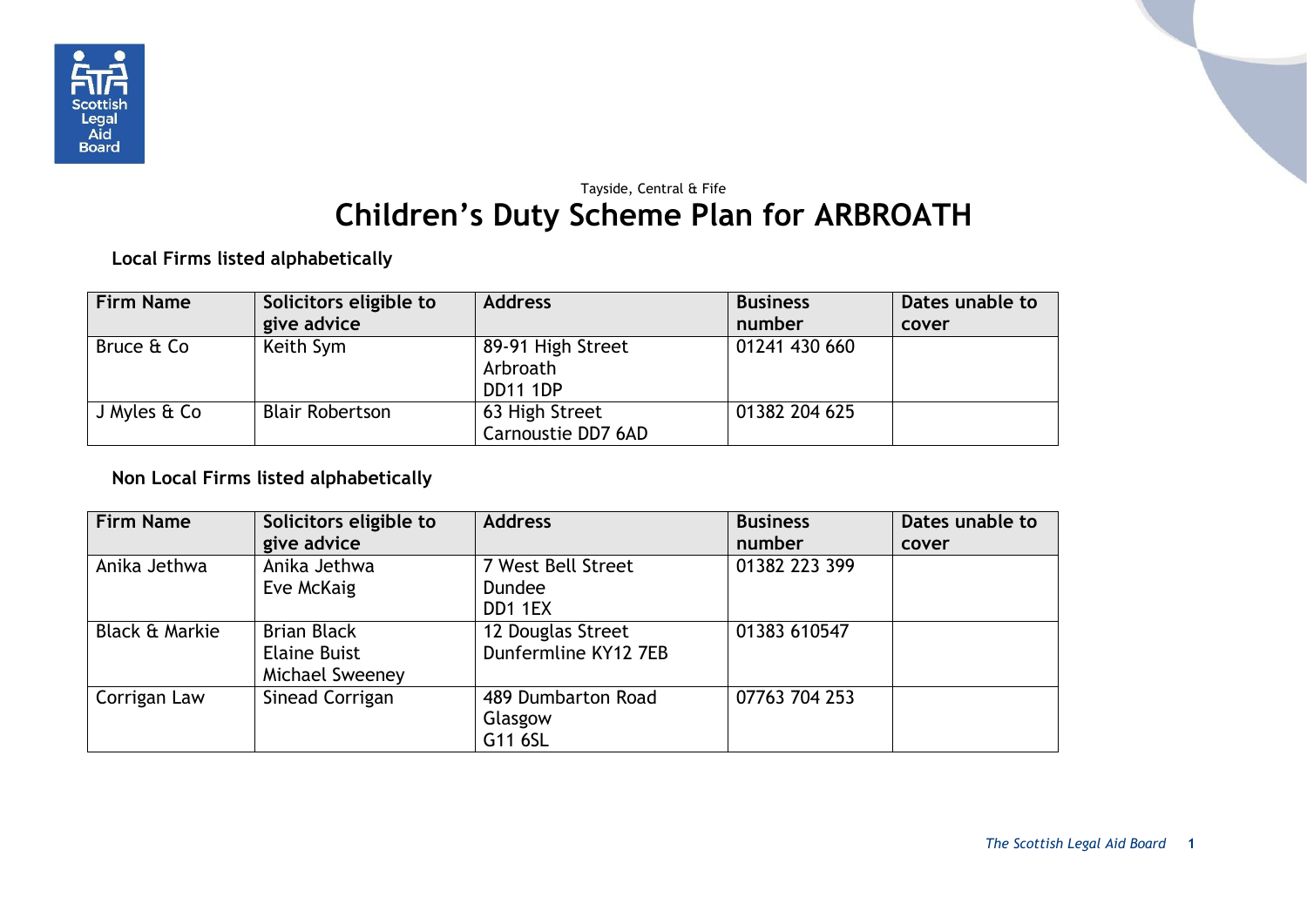| <b>Firm Name</b>       | Solicitors eligible to | <b>Address</b>          | <b>Business</b> | Dates unable to |
|------------------------|------------------------|-------------------------|-----------------|-----------------|
|                        | give advice            |                         | number          | cover           |
| Duncan &               | Douglas McConnell      | <b>First Floor</b>      | 01382 225823    |                 |
| McConnell              | Lisa Campbell          | <b>6 Panmure Street</b> |                 |                 |
|                        |                        | <b>Dundee</b>           |                 |                 |
|                        |                        | DD1 2BW                 |                 |                 |
| Fleming & Reid         | Michael Gallen         | 180 Hope Street         | 0141 331 1144   |                 |
| <b>Solicitors</b>      | <b>Brian Cooney</b>    | Glasgow                 |                 |                 |
|                        |                        | <b>G2 2UE</b>           |                 |                 |
| FT & DC Wallace        | <b>David Ritchie</b>   | Forth House             | 01333 423 804   |                 |
|                        |                        | <b>Forth Street</b>     |                 |                 |
|                        |                        | Leven                   |                 |                 |
|                        |                        | KY8 4PW                 |                 |                 |
| Gilmartin Finlay       | lain MacRae            | 13 Cowgate              | 01382 223 505   |                 |
| MacRae                 | Theo Finlay            | <b>Dundee</b>           |                 |                 |
|                        | Gabriella Notarangelo  | DD1 2HS                 |                 |                 |
| Ian C McCarthy         | lan McCarthy           | 905 Shettleston Road    | 0141 763 1366   |                 |
| <b>Solicitors</b>      | Jacqueline White       | Glasgow                 |                 |                 |
|                        |                        | <b>G32 7NU</b>          |                 |                 |
| Jonathon Paul          | Jonathon Paul          | 102 Main Street         | 01389 756785    |                 |
| <b>Solicitors</b>      |                        | Alexandria              |                 |                 |
|                        |                        | Dumbarton G83 0PB       |                 |                 |
| L Kerr Solicitors      | Lauren Kerr            | 97-99 Glasgow Road      | 0739 374 6024   |                 |
|                        |                        | Dumbarton               |                 |                 |
|                        |                        |                         |                 |                 |
| <b>LKW Solicitors</b>  | Khalda Wali            | 414 Cathcart Road       | 07944 562 909   |                 |
| Ltd                    | Zahra Bhatti           | Glasgow                 |                 |                 |
|                        | Sofia Liaquat          | G42 7BZ                 |                 |                 |
| <b>McIntosh McCann</b> | Lorna McCann           | 486 Dumbarton Road      | 0141 212 2222   |                 |
|                        |                        | Glasgow                 |                 |                 |
|                        |                        | G11 6SL                 |                 |                 |